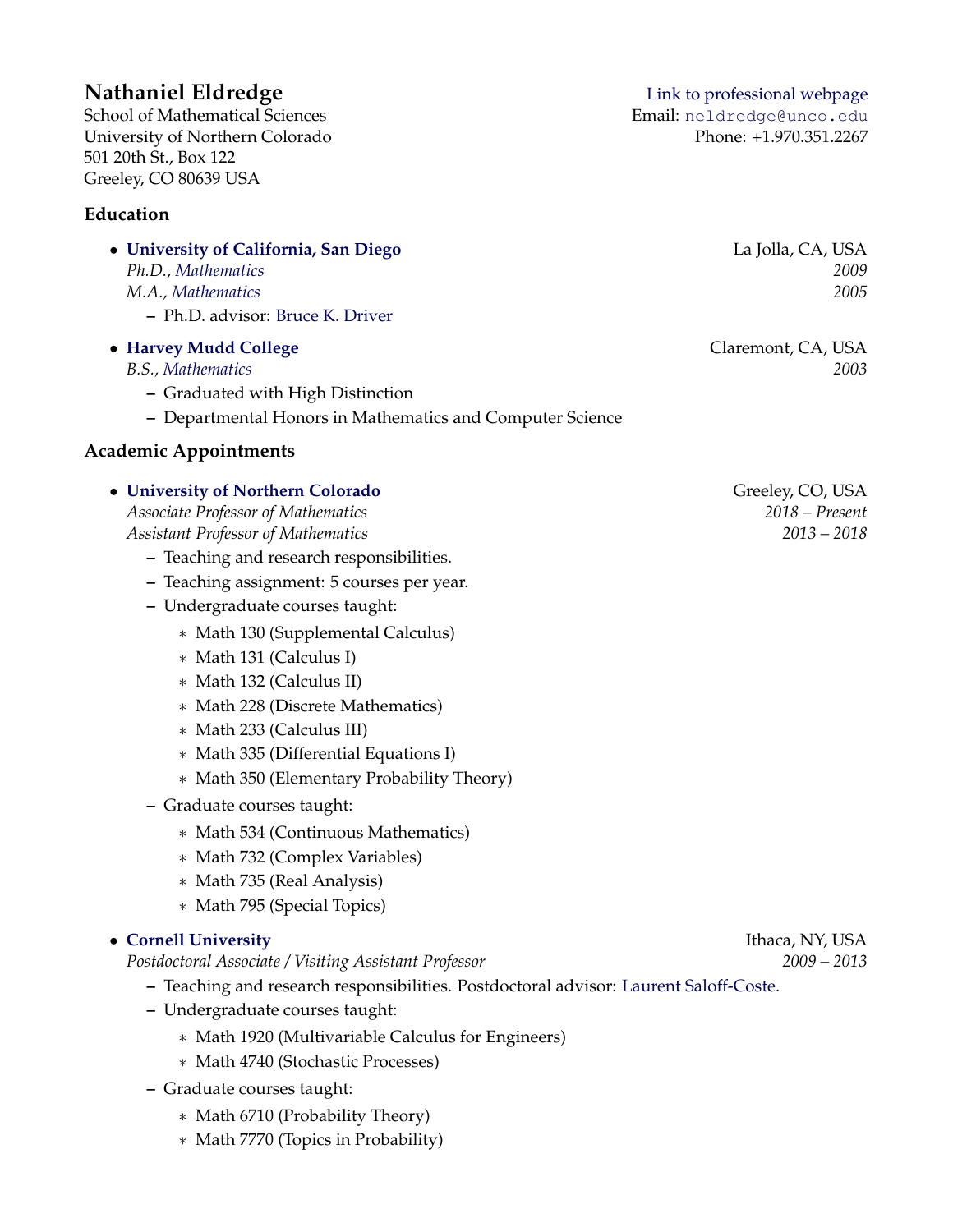#### • **[University of California, San Diego](http://www.math.ucsd.edu)** La Jolla, CA, USA

#### *Associate Instructor 2008, 2009*

- **–** Instructor with full responsibility for course; supervised teaching assistants
- **–** Undergraduate courses taught:
	- ∗ Math 3C (Precalculus)
	- ∗ Math 20A (Calculus for Science and Engineering)

#### • **[University of California, San Diego](http://www.math.ucsd.edu)** La Jolla, CA, USA

*Teaching Assistant 2003 – 2009*

- **–** Taught discussion sections, worked with students in office hours, graded exams, maintained grade data
- **–** Courses assisted:
	- ∗ Math 10C (Calculus)
	- ∗ Math 20ABC (Calculus for Science and Engineering)
	- ∗ Math 240ABC (Graduate Real Analysis)
	- ∗ Math 280ABC (Graduate Probability Theory)

#### **Research Interests**

- Probability theory and stochastic processes
- Stochastic, functional and geometric analysis
- Probability and analysis on sub-Riemannian manifolds and Lie groups
- Partial differential equations, heat kernel analysis, and functional inequalities

### **Peer-Reviewed Articles and Preprints**

- N. Eldredge, M. Gordina and L. Saloff-Coste. [Left-invariant geometries on](https://doi.org/10.1007/s00039-018-0457-8) SU(2) are uniformly [doubling.](https://doi.org/10.1007/s00039-018-0457-8) In press, *Geom. Funct. Anal.*
- N. Eldredge. [On complex H-type Lie algebras.](https://doi.org/10.4418/2018.73.1.11) *Le Matematiche* **73**(1):155-160, 2018.
- N. Eldredge. [Strong hypercontractivity and strong logarithmic Sobolev inequalities for](https://doi.org/10.1016/j.na.2017.11.003) [log-subharmonic functions on stratified Lie groups.](https://doi.org/10.1016/j.na.2017.11.003) *Nonlinear Analysis* **168**:1–26, 2018.
- N. Eldredge, L. Gross and L. Saloff-Coste. [Strong hypercontractivity and logarithmic Sobolev](https://doi.org/10.1090/tran/7200) [inequalities on stratified complex Lie groups.](https://doi.org/10.1090/tran/7200) *Trans. Amer. Math. Soc.* **370**(9):6651–6683, 2018.
- B. K. Driver, N. Eldredge and T. Melcher. [Hypoelliptic heat kernels on infinite-dimensional](http://dx.doi.org/10.1090/tran/6461) [Heisenberg groups.](http://dx.doi.org/10.1090/tran/6461) *Trans. Amer. Math. Soc.* **368**(2):989–1022, 2016.
- N. Eldredge and L. Saloff-Coste. [Widder's representation theorem for symmetric local Dirichlet](http://dx.doi.org/10.1007/s10959-013-0484-1) [spaces.](http://dx.doi.org/10.1007/s10959-013-0484-1) *J. Theoret. Probab.* **27**(4):1178–1212, 2014.
- N. Eldredge. [Gradient estimates for the subelliptic heat kernel on H-type groups.](http://dx.doi.org/10.1016/j.jfa.2009.08.012) *J. Funct. Anal.* **258**(2):504–533, 2010.
- N. Eldredge. [Precise estimates for the subelliptic heat kernel on H-type groups.](http://dx.doi.org/10.1016/j.matpur.2009.04.011) *J. Math. Pures. Appl.* **92**(1):52–85, 2009.